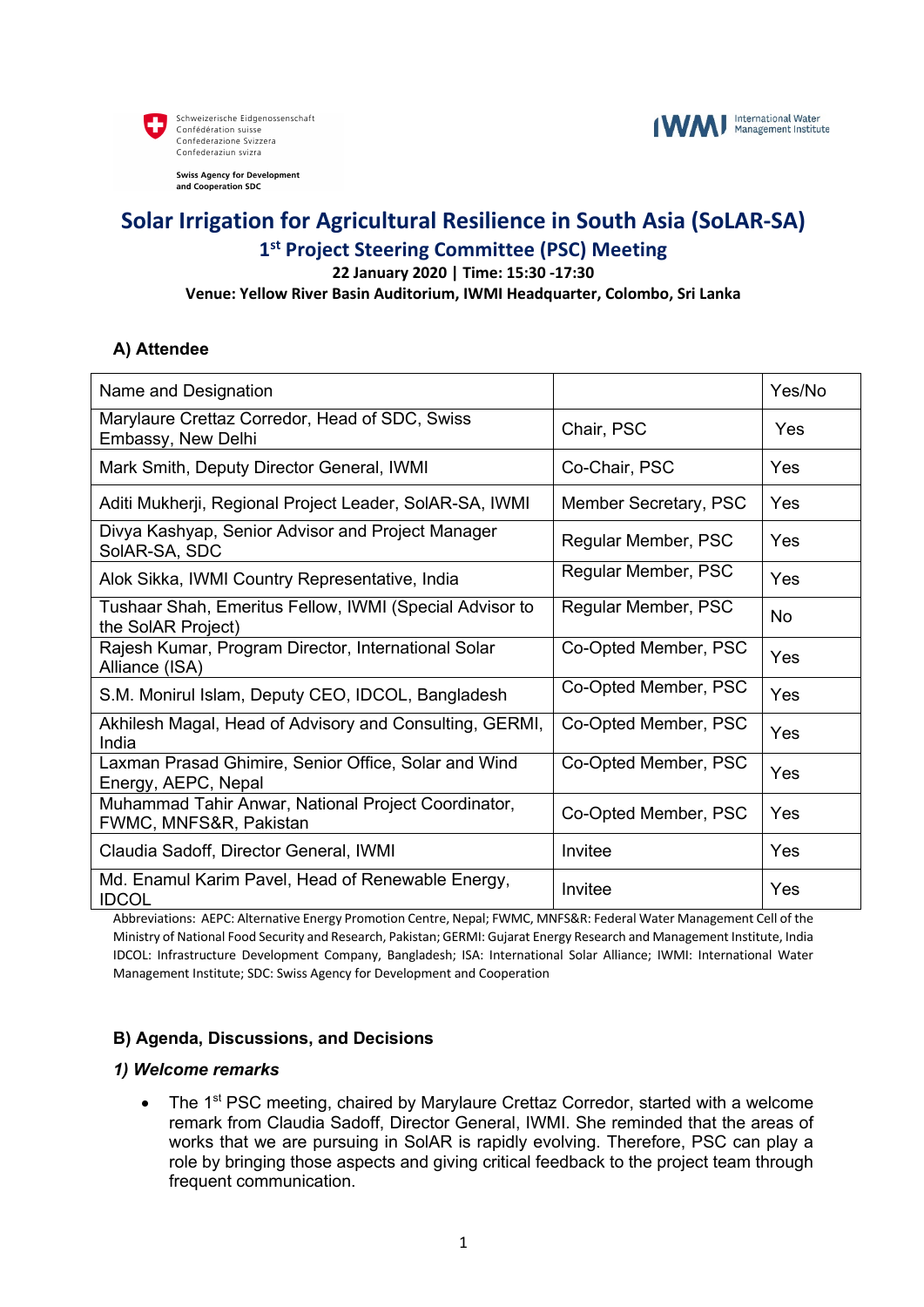• Marylaure Crettaz Corredor highlighted SDC's expectation of PSC as a monitoring system/platform for the project, reviewing periodic reports, providing critical feedback, and approving annual work plan. This is also an opportunity to bring partner's view to the project.

# *2) Approval of Annual Work Plan*

- The PSC members suggested to incorporate feedback provided during inception workshop, and it was agreed upon.
- For regional training program planned in India in 2020 (in collaboration with ISA or GERMI), it was suggested to finalize the agenda and invitation well in advance to allow all country members to participate.
- It is suggested to organize training program at a place where participation of all partner countries is ensured. Partnership with regional organizations like SAARC was suggested for facilitation in visa processing.
- In addition, it was suggested to insert timeline and responsibilities in the figure/graph with project goals and outcomes/outputs.
- The work plan is approved with suggestions. The PMU would update the work plan as per the spirit of suggestions from PSC members.

# *3) Status of MoUs and letter of support with partners*

Aditi Mukherji, Regional Project Leader, updated on the status of signing MoUs and letter of support with partners. A summary is provided hereunder;

- MoU with ISA signed broad umbrella MOU, with emphasis on joint trainings and workshops.
- Letter for support received from two Nepal partners: AEPC and NEA
- Draft MoU prepared between IDCOL and IWMI discussions are on, expected to be signed by Feb-Mar, 2020
- Discussions on with GERMI, India for signing MoU with IWMI it will be signed shortly
- Discussions on with FWMC and PARC on MoUs process is on, expected to get signed by Mar, 2020

# *4) Updates on new staff hire*

Details on the new staff hire plan and status is outlined hereunder.

- Post-doctoral fellow (Internationally recruited staff) full time position, to be based in India or Nepal, to provide overall support and to lead the evidence generation component of the project. Position advertised, person expected to be on board latest by June, 2020.
- National Researcher (nationally recruited staff)– half time for this project, based in India, advertised, expected to join by April, 2020.
- Research Officer (nationally recruited staff) half time for this project, based in Nepal, advertised, candidates being shortlisted, expected to join by April, 2020.
- National consultant, Bangladesh (nationally recruited) full time for this project, based in Bangladesh, advertisement closes on 24th of January, 2020, expected to join by April 2020.
- Research Officer (nationally recruited staff) half time for this project, based in Pakistan, to be advertised, expected to join the team by June 2020.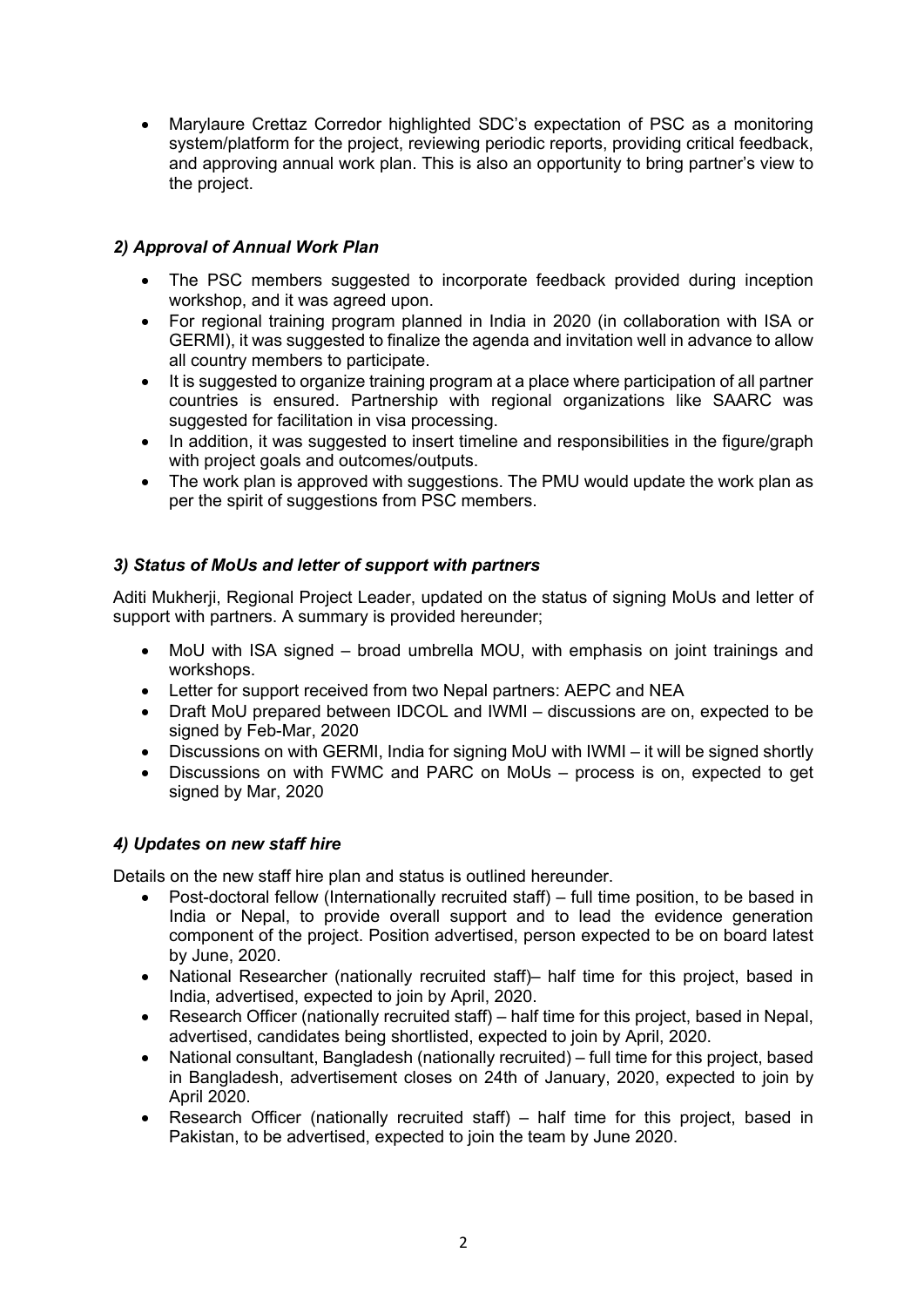It was mentioned that a total of 18 IWMI staff would be involved in this project and will contribute anything between 5 days to 220 days (post-doc is full time staff). A detailed budget with all staff time, and number of days they would be involved has been already submitted as part of the project proposal to SDC.

#### *5) Project management/implementation modalities for Bangladesh*

- IWMI does not have office in Bangladesh. Archisman Mitra from IWMI-India, as the interim country lead, is coordinating with IDCOL team to implement Bangladesh program.
- In addition, there is a plan to hire a full-time consultant, who will work with the interim country lead, and take on all the project management responsibilities in Bangladesh.
- This full-time consultant will be either hosted by another CGIAR centre, or by IDCOL – discussions are underway.

### *6) Status and composition of Country Project Management Committees (C-PMCs)*

Aditi briefed on the concept behind provisioning of C-PMC for the understanding of the PSC members. The terms of reference (TOR) for C-PMC has been framed and will be circulated am,ong the member soon. The C-PMC formation and functioning, as of now, varies across the country as summarized hereunder.

- Bangladesh: Discussions underway with IDCOL for suggestions on forming a C-PMC in Bangladesh. IDCOL has suggested the list of potential organizations that could be included in the C-PMC as follows. They will now reach out to them, and help form the C-PMC, and the IWMI full time consultant will be a member of the C-PMC, along with interim country lead and Regional Project Leader. These are the organisations suggested:
	- o IDCOL
	- o Sustainable and Renewable Energy Development Authority
	- o Bangladesh Agricultural Research Council
	- o Bangladesh Agricultural Development Corporation
	- o Department of Agricultural Extension
	- o Barind Multipurpose Development Authority
	- o Rural Electrification Board
	- o Power Division
	- o Bangladesh Water Development Board
	- o IWMI full time consultant in Bangladesh
	- o IWMI interim Bangladesh lead
	- o IWMI RPL
	- o
- India: This is the list of proposed members, invitations to be sent out shortly and first meeting of C-PMC to be held in February 2020.
	- o Alok Sikka, Country Representative, IWMI India and Chair
	- o Tushaar Shah, Emeritus Fellow, IWMI
	- o R.C Jain, Government of Gujarat and GWRDC
	- o R.K Vala, GUVNL/Government of Gujarat
	- o Akhilesh Magal, GERMI/Government of Gujarat
	- o Divya Sharma, SDC, India
	- o Aditi Mukherji, Regional Project Leader, SolAR and Principal Researcher, IWMI
	- o Shilp Verma, Country Lead, India, SolAR and Researcher, IWMI
	- $\circ$  A representation from MNRE was proposed by Marylaure and it was agreed to.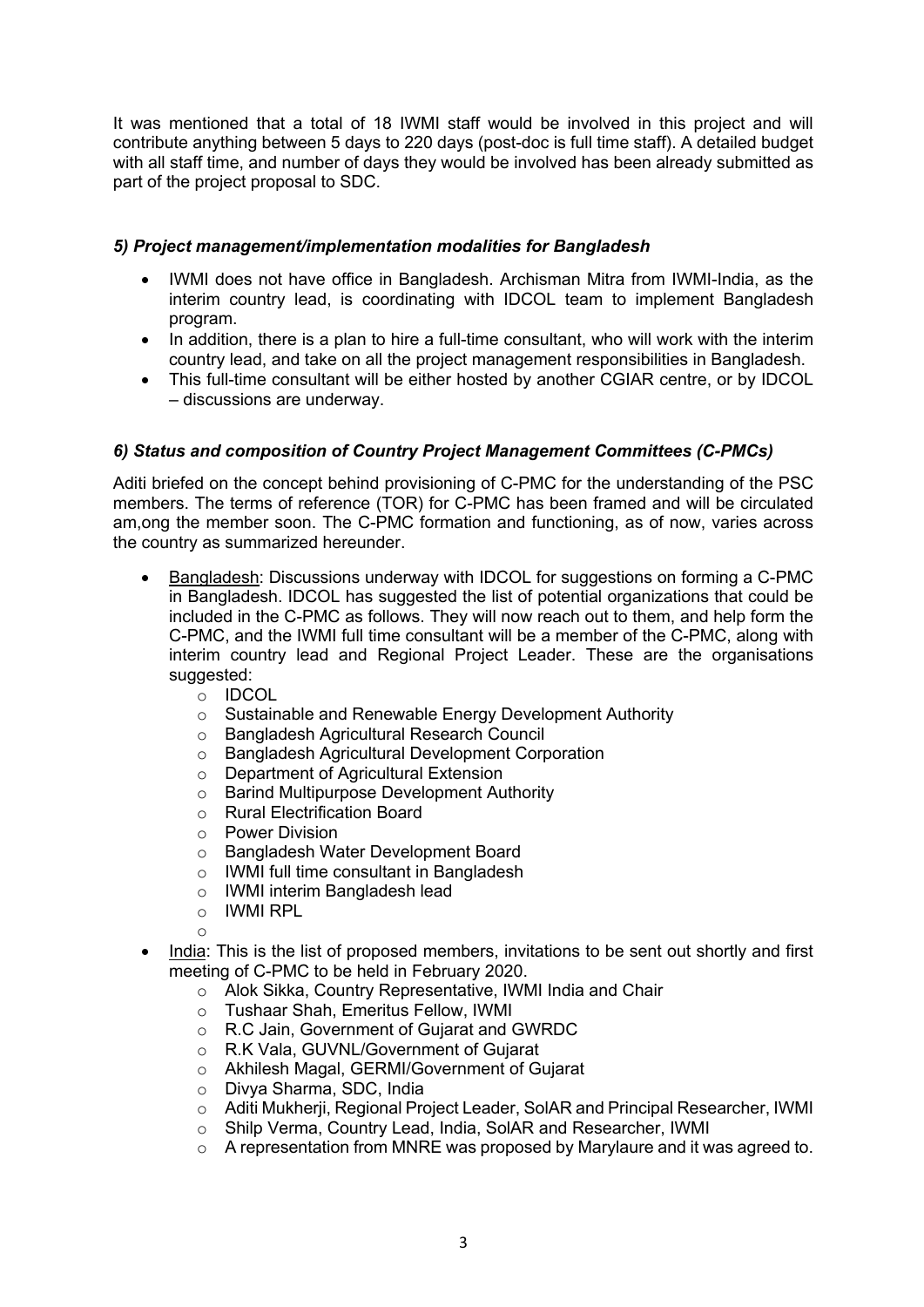- Nepal: A 12-member C-PMC has been formed; the first meeting was held on 14<sup>th</sup> of January 2020; and minutes of the meeting has been already signed (Annex 1). The composition of C-PMC in Nepal is provided hereunder:
	- o Manohara Khadka, Country Representative, Nepal- Chair
	- o Laxman Prasad Ghimire, Representative, AEPC
	- o Sagar Mani Gyawali, Representative, NEA
	- o Hari Ram Shrestha, Representative, DWRI
	- o Prakash Kumar Sanjel, Representative, DOA
	- o Aditi Mukherji, Regional Project Leader, SoLAR and Principal Researcher, IWMI
	- o Binaya Raj Shrestha, Representative of SDC-Nepal
	- o Kumar Raj Shai, Representative of NFIUWAN
	- o Avishek Malla, Representative, Private Sector
	- o Bimal Pokhrel, Representative, National Association of Rural Municipality in Nepal (NARMIN)
	- o Ashok Byanju, Representative of Municipal Association of Nepal (MuAN)
	- o Vishnu Pandey, Nepal country lead, SoLAR and Researcher, IWMI- Member **Secretary**
- Pakistan: This is the list of proposed members, invitations to be sent out shortly and first meeting of C-PMC to be held in February 2020.
	- o Mohsin Hafeez, Country Representative, Pakistan -- Chair
	- o Muhammad Tahir Anwar, DG and National Project Coordinator, FWMC
	- o Bashir Ahmad, CEWRI-PARC
	- o Khalid Jamil, CEWRI-PARC
	- o Sardar Moazzam, NEECA, Ministry of Energy
	- o Malik Akram DG, ONFW, Agriculture Department, Punjab
	- o Representative SAARC Energy Centre, Islamabad
	- o Representative, Alternative Energy Development Board
	- o Arif Anwar, Principal Researcher, IWMI Pakistan
	- o Azeem Shah, Country Lead, SoLAR project, Pakistan and Researcher, IWMI-Member Secretary.

#### *7) Innovation Funds – Plan for launch and plan for reaching out to Swiss Institutions*

- Divya briefed on the concept of Innovation Funds (IFs). Since the field of solar is evolving very fast, it was thought that it might be a good idea to keep aside a small amount of fund that can be used by the project to support some innovations in the areas of solar irrigation. Therefore, this project has kept aside 400,000 USD as Innovation Fund to support innovative ideas across the areas of technology, financial models, and institutions. Projects will be selected on a competitive basis, with attention to ensure that all participating countries get at least one innovation project.
- To operationalize the IF, the project will set up an expert panel, from outside the project team, to help set up the selection protocol including defining the selection criteria and evaluating the proposals and provide it to PSC for feedback. Scalability and replicability could potentially be important criteria for selection of proposals.
- Project Management Unit (PMU) will support the expert panel with the required administrative processes such as drafting roadmap, preparing and issuing call for proposals, etc.
- It is always encouraged to collaborate with Swiss-based companies or entities, where possible, so that there would be excellent cross-learning. The project could also explore synergies with other finding entities, for example, working together with IFs of Gujarat Government, private/public incubators, etc. in order to leverage additional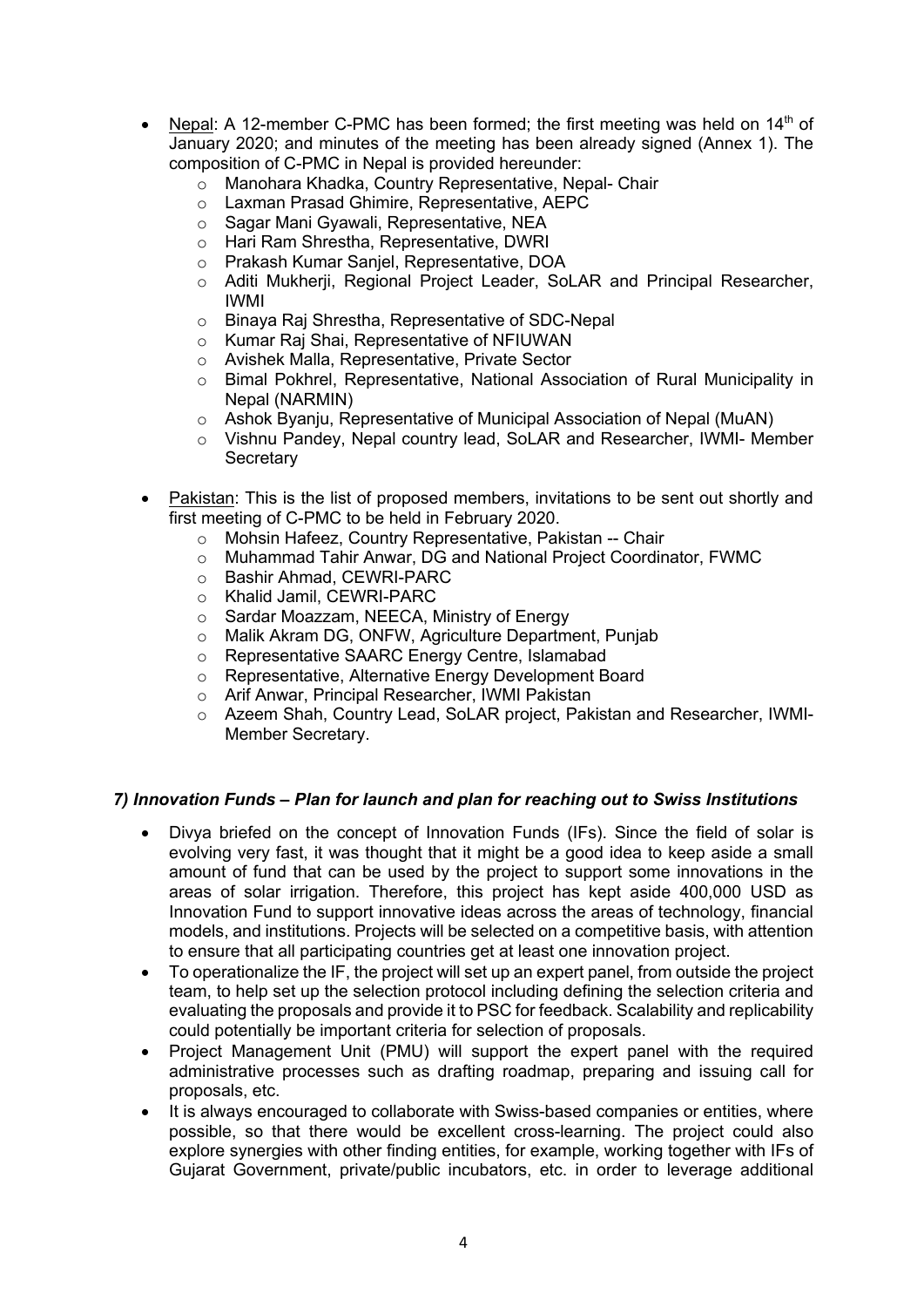funds for enhanced impact /outreach. If required, the project could offer clarity on potential areas of innovation in the call for proposals.

- The ideas on innovation could come from anywhere in the world but needs to be tested in one of project countries.
- SDC and PMU will work together to streamline the procedure for moving ahead with the IFs as per the spirit of the feedback provided by the PSC members.

#### *8) Groundwater management component including possible tie up with Swiss partners*

- SDC suggested to explore the possibilities to include partners related to groundwater study from other parts of the world to provide learnings and feedback to our groundwater-related studies.
- The SDC as well as PSC members will share links of relevant partners as well as materials that they are aware of.
- Mark Smith mentioned that a good place to start is the Swiss Water Partnership and its many members (https://www.swisswaterpartnership.ch/)
- The point was well taken, and PMU will explore further for the possibilities to collaborate/learn.

#### *9) Links with International Solar Alliance: plan/roadmap for the project to partner with International Solar Alliance (ISA)*

MoU with ISA has been signed on 21<sup>st</sup> January, 2020. It is a broad umbrella MoU, with emphasis on joint trainings and workshops, capacity building, and knowledge exchange. The MoU also covers opportunities for exploring experience sharing in other parts of the world through ISA platforms. The MoU also opens up possibilities for developing new joint proposals in the areas of mutual interests. The PMU will explore the possibility of holding this year's regional training in collaboration with ISA. Based on the learnings, both sides will explore some potential mechanisms to materialize this partnership.

#### *10) Project communications*

- The PMU is in the process of developing project webpage. Project brochure is prepared, which will be improved in due course.
- SDC will communicate it's branding requirements, and it was suggested to make sure SDC's logo is in all communication materials/products, designing the various products/materials in an appropriate way so that SDC gets better visibility.
- The PSC suggested PMU to prepare appropriate communication plans and implement accordingly.

#### *10) Any other business*

The next PSC meeting will be held within the next 6 months (sometime in June/July 2020).

Since there were no items under any business, the PSC meeting was concluded with vote of thanks from Mark Smith, Co-Chair, PSC.

#### **Action Items**